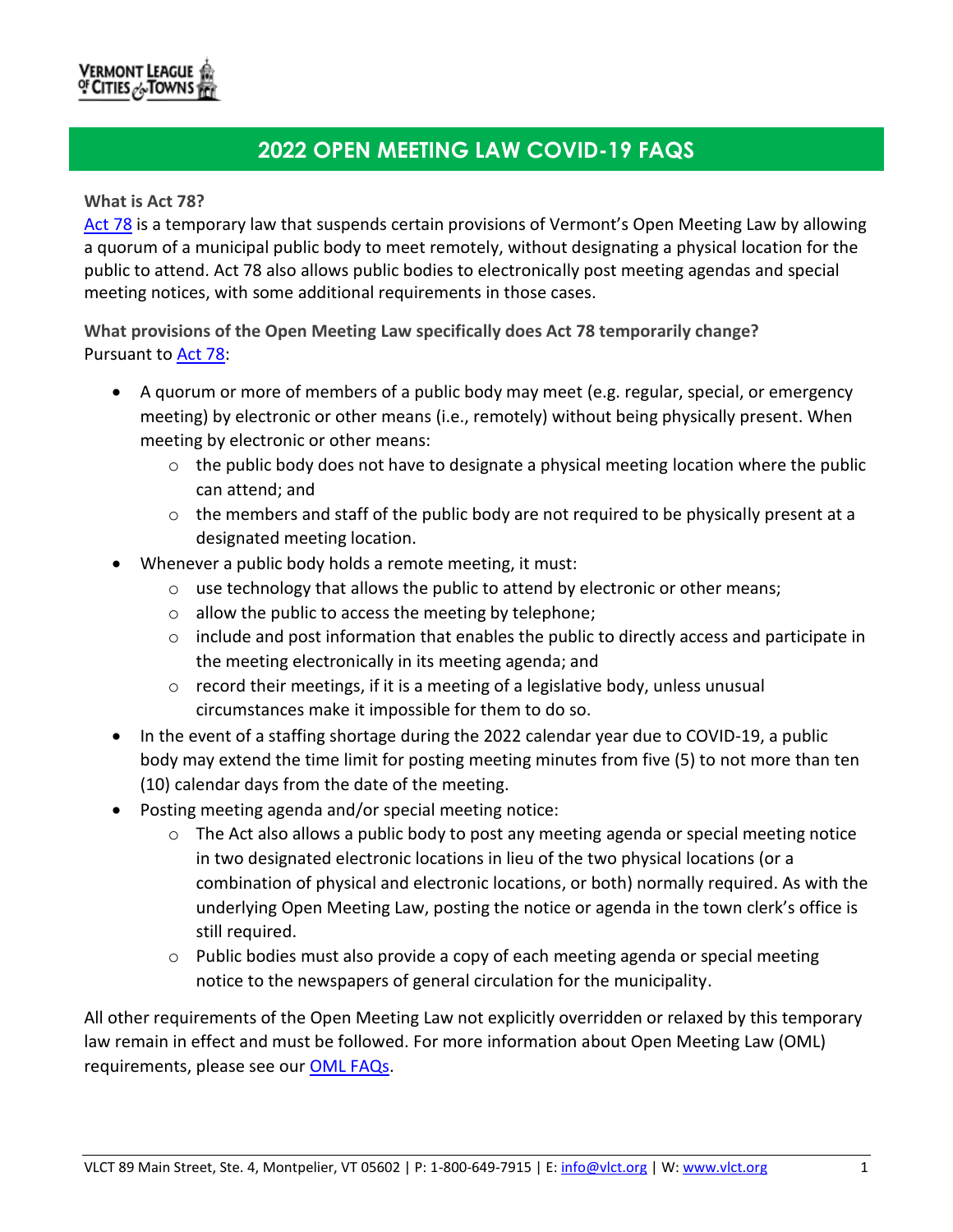# **How long is Act 78 in effect?**

The law is set to sunset (i.e. expire) on January 15, 2023.

#### **To whom does Act 78 apply?**

The Act applies to any public body. The Open Meeting Law defines a "public body" as, in relevant part, "any board, council, or commission of the State or one or more of its political subdivisions, any board, council, or commission of any agency, authority, or instrumentality of the State or one or more of its political subdivisions, or any committee of any of the foregoing boards, councils, or commissions..." 1 [V.S.A. § 310\(4\).](https://legislature.vermont.gov/statutes/section/01/005/00310) The term "municipality" is defined under law as including "a city, town, town school district, incorporated school or fire district or incorporated village, and all other governmental incorporated units."  $1 \text{ V.S.A.}$  § 126. The law, therefore, applies to all municipal public bodies.

#### **Does Act 78 apply to quasi-judicial hearings or only to meetings?**

Act 78 also applies to quasi-judicial hearings, as hearings are just a different type of meeting (i.e. a gathering of a quorum of members of a public body to discuss business of the public body or to take action). A quasi-judicial hearing ("hearing") occurs when the rights of parties are considered. Examples include applications for zoning approval before the development review board (DRB), appeals of lister grievances before the board of civil authority (BCA), and dog bite hearings before the selectboard. The Open Meeting Law requirements apply equally to hearings as they do to other meetings, with a few exceptions. For instance, hearings have their own specific notice requirements. Also, as opposed to other types of meetings, the public has no right to comment during a hearing and boards can make decisions (i.e. "deliberate") in private. For more information about how the Open Meetings Law applies to quasi-judicial hearings, please refer to our [Open Meeting Law FAQs.](https://www.vlct.org/node/15860)

#### **How do we hold a remote meeting?**

All members, staff, and members of the public may attend and participate in remote meetings (e.g., telephone, Zoom, GoToMeeting, Skype, etc.). Each member of the public body who attends electronically must identify themselves when the meeting is convened and must be able to hear and be heard throughout the meeting. Any voting that occurs at the meeting that is not unanimous must be done by roll call.

Act 78 eliminates the physical location requirement for meetings of public bodies until January 15, 2023. During that time, a public body will not have to designate a physical location in order to meet, nor will anyone be required to be physically present for a meeting. The public body will have to post information on how the public may access and participate in its meetings electronically. This information must be included in each meeting's agenda and we recommend including it in all notices or announcements as well. For more detailed guidance, a checklist, and models for remote meetings, please refer to our Remote-Only [Public Meetings Toolkit.](https://www.vlct.org/node/16987)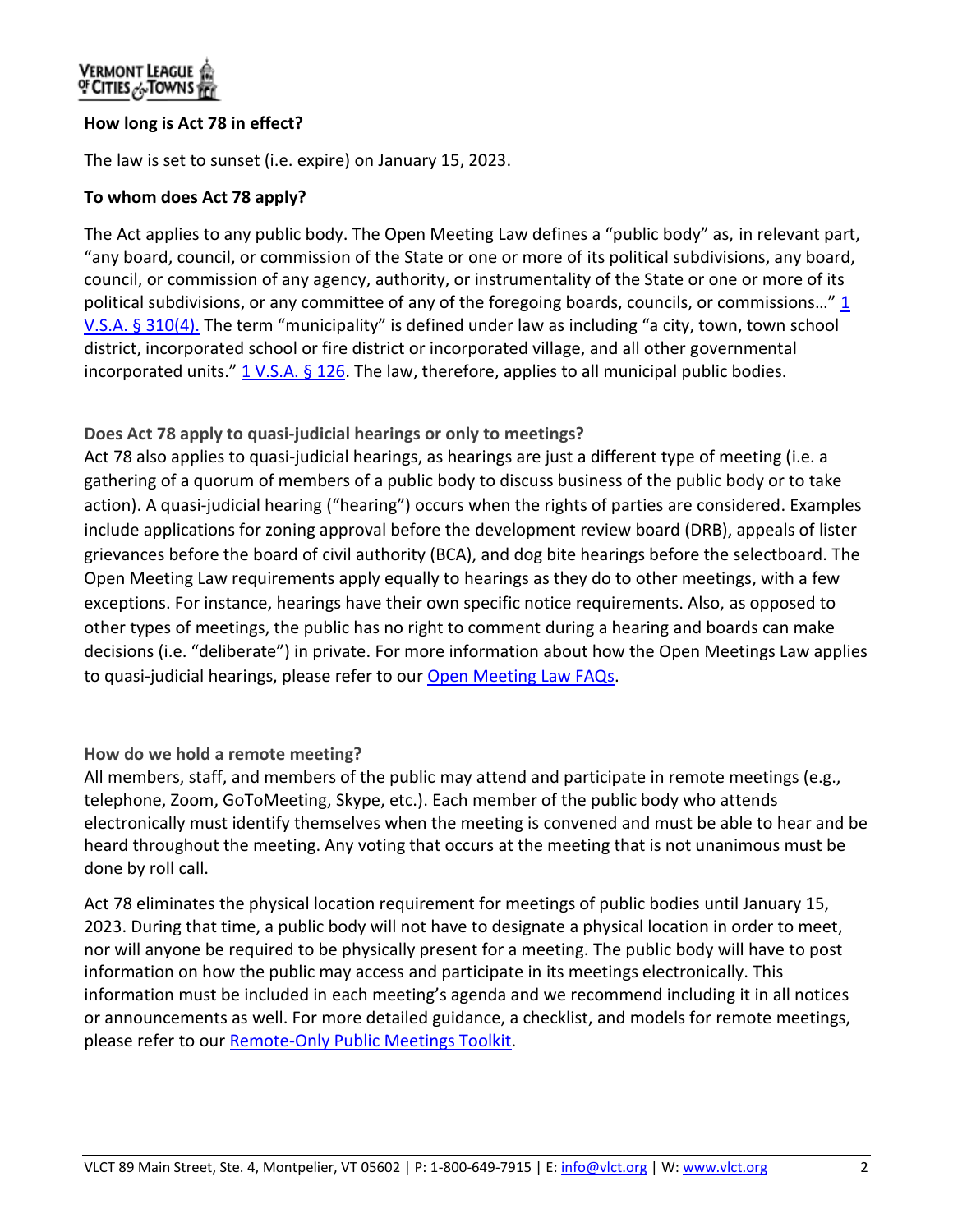

### **Must there be a physical location for the public to attend our meetings?**

No. **Act 78** temporarily waives the Open Meeting Law's physical location requirement until January 15, 2023. During this time, meetings can be solely electronic and remote for all participants. However, when a majority of the members of a public body gather to discuss the business of the body or to act, even through electronic means, the public must still be allowed to access and participate in the meeting. [Act](https://legislature.vermont.gov/Documents/2022/Docs/ACTS/ACT078/ACT078%20As%20Enacted.pdf) 78 requires the use of technology that permits public attendance at all meetings through electronic or other means. The law also requires the public body to allow public participation by telephone.

The public body must provide clear instructions on how the public may access and participate in meetings electronically in its meeting agenda. We encourage public bodies to advertise these instructions in additional ways beyond the minimum that is required by the law in order to achieve the most impactful public participation possible. The public body must set up their remote meeting in such a way that enables all members of the public body to hear and be heard throughout the meeting.

**If we can hold electronic meetings, do we still need to physically post meeting notices and agendas?** Yes, but the posting requirements for meeting agendas and notices of special meetings of public bodies have been relaxed to allow for electronic notification. [Act](https://legislature.vermont.gov/Documents/2022/Docs/ACTS/ACT078/ACT078%20As%20Enacted.pdf) 78 gives municipalities the option, until January 15, 2023, to post any meeting agenda or notice of a special meeting in two designated electronic locations instead of the two designated physical locations that would ordinarily be required under the Open Meeting Law. Alternatively, towns can post meeting notices or agendas in a combination of the two (one physical, one electronic). Public bodies that use either option to post electronically must also post the notice or agenda in or near the town clerk's office and provide a copy of each notice or agenda to the newspapers of general circulation for the municipality. (Note that the newspaper is not required to publish the notice or agenda.) All the other notice and agenda posting requirements remain the same and must be complied with, as this temporary allowance only applies to the physical posting element. Please see our [Open Meeting Law FAQs](https://www.vlct.org/node/15860) for a listing of these requirements.

#### **Does this allowance for electronic posting apply in all instances?**

No, electronic posting is only an option for regular and special meeting agendas and special meeting notices.

# **Does this allowance for electronic posting only apply to meetings that are held remotely?**

No. It applies to all meetings, whether they are held in person, remotely, or a combination of the two (i.e. as a hybrid meeting).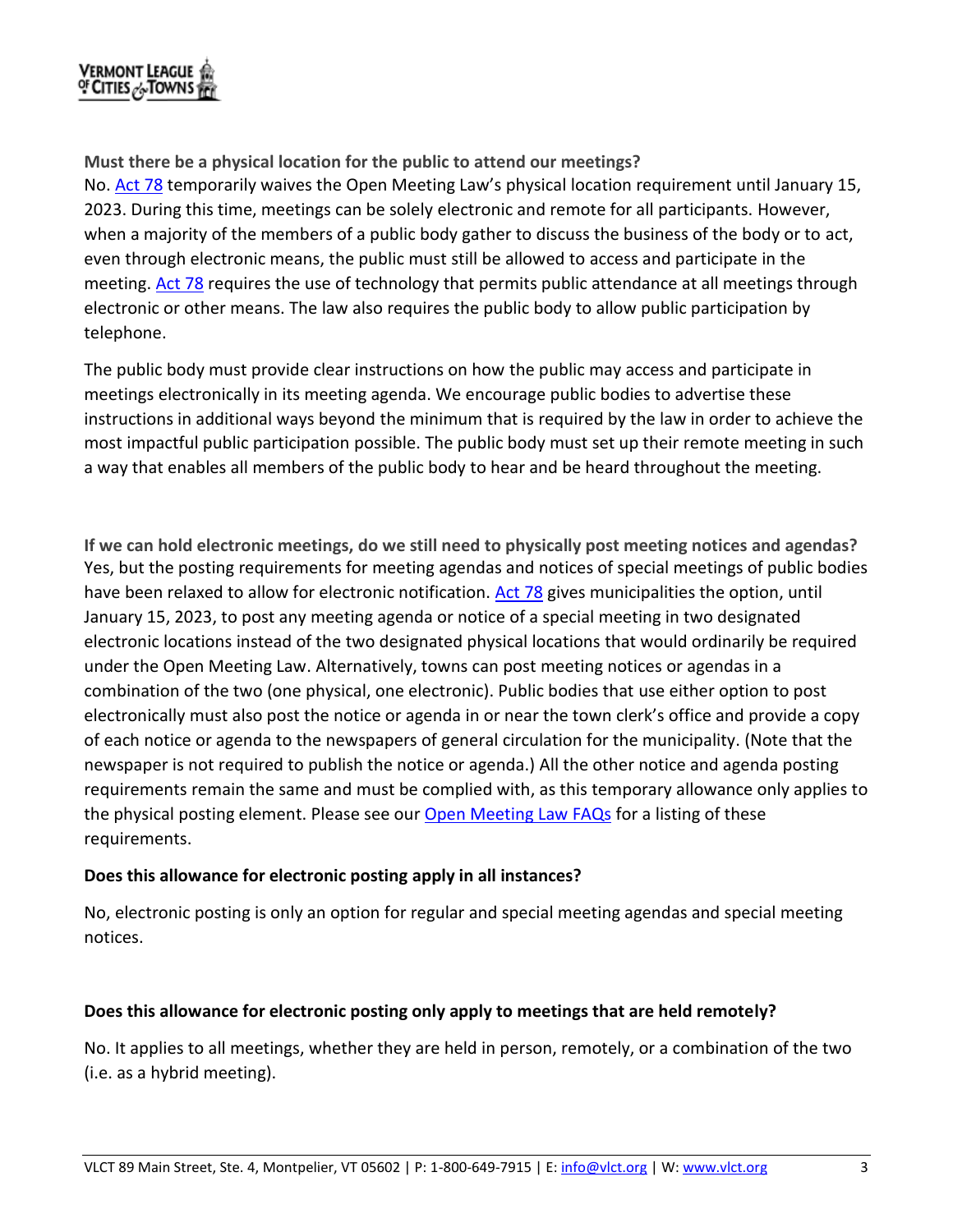# **VERMONT LEAGUE**<br>OF CITIES <sub>CO</sub>TOWNS

**Do we have to post meeting notices and agendas electronically?**

No. This is an option of which public bodies may, but do not have to, avail themselves. A public body can continue posting meeting notices and agendas in the required physical locations, as usual.

**How can we possibly maintain order during a remote meeting?**

The same way you would maintain order during a physical meeting. The chairperson should administer the meeting in accordance with your public body's rules of procedure. The Open Meeting Law requirement that the public be given a reasonable opportunity to express its opinion on matters considered by a public body has not been lifted or relaxed and still applies equally to all meetings, regardless of how they are conducted.

Civility, decorum, and order are all essential elements of a successful public meeting, and they are at times difficult to achieve even under the best of circumstances. One of the additional challenges posed by conducting a remote meeting is the absence or delay of any real time physical cues. For example, if a meeting is conducted by conference call only, the chairperson will be unable to see who has their hand raised to be recognized. Members of the public body and the public must also be mindful not to talk over one another and to speak clearly so that meetings can be properly recorded (if applicable) and that all can hear and be heard throughout the meeting. It is important therefore that the public body review its rules of procedure and amend them if necessary, so that they are still applicable to remote meetings. [\(Model Rules of Procedure for Public Bodies](https://www.vlct.org/node/1020) can be found at These model rules can be customized and adopted by public bodies to help run their meetings.) More than ever, it is incumbent upon public bodies to educate its members and the public as to its rules of procedure and how they will be enforced.

Some municipalities have had success using available electronic meeting software to manage meetings. Some meeting software allows participants to press a button and electronically "raise their hand." Other municipalities have requested that those wishing to publicly speak fill out and submit a participant comment form prior to the meeting.

# **Must all public bodies record remote meetings?**

No, only the legislative body's remote meetings must be recorded. Note that this is referring to making an audio recording of a meeting; it is not a requirement to video record a meeting nor is it creating a new requirement to record meeting minutes in the land records. If "unusual circumstances" make it impossible for the legislative body to record its meetings, then this requirement will not apply. The term "unusual circumstances" is not defined, but impossible is a rather high hurdle to clear so we recommend recording meetings of your legislative bodies if at all possible. Note that only one person must record the remote meeting, and most people have recording capabilities with smart phone devices. These recordings can be easily distributed via email and posted to the municipality's official website. The recording will be considered a public record. Please contact the State of Vermont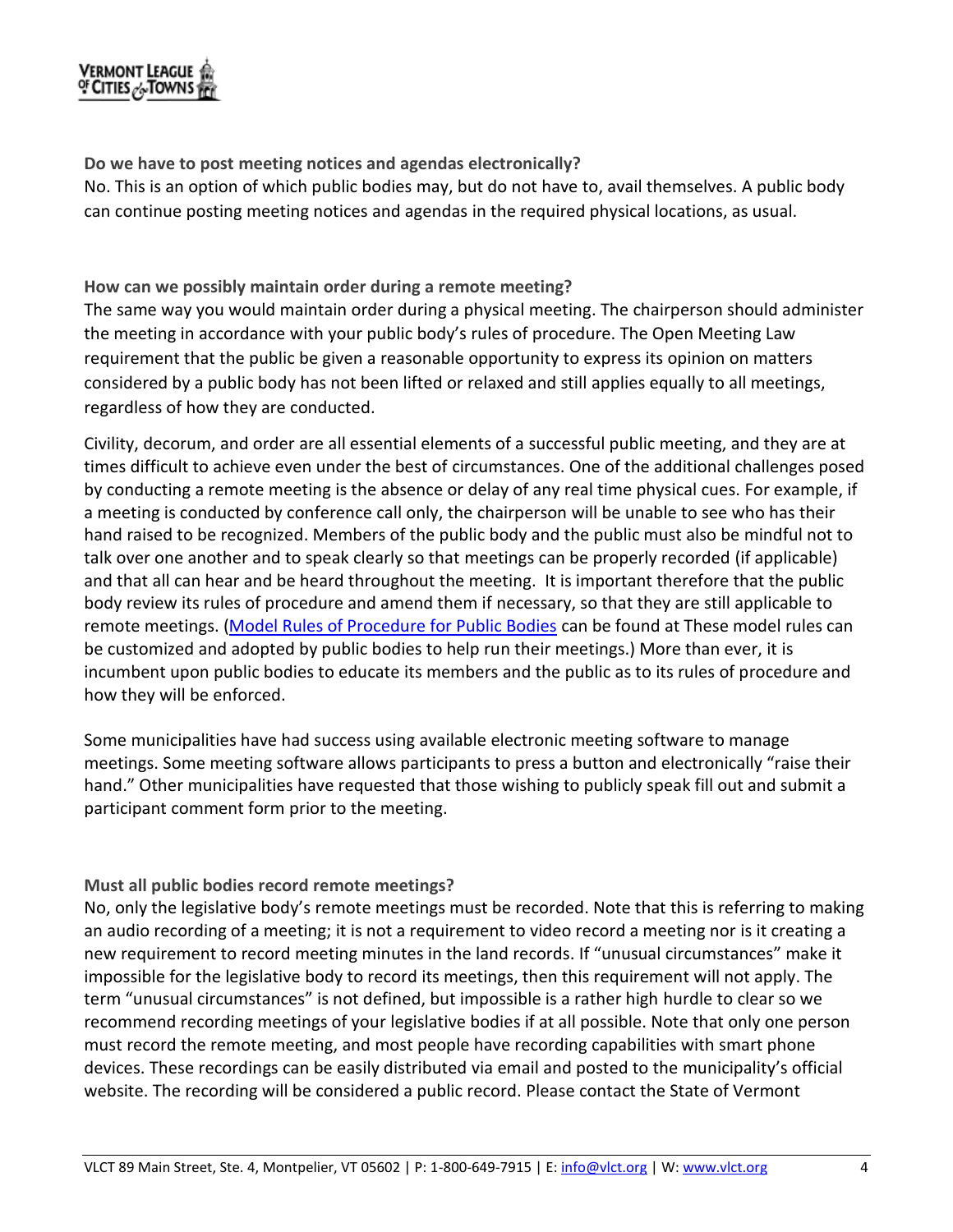

Archives and Records Administration (VSARA) for guidance regarding records management.

**Does the new recording requirement mean we do not have to take minutes of those meetings?** No. Meetings minutes are still required by the Open Meeting Law. The new recording requirement for meetings of legislative bodies is in addition to the existing minutes requirement, which has not been changed.

**Can we continue to meet in physical locations if we so choose?** 

The temporary changes to the Open Meeting Law are permissive, not restrictive so the law does not explicitly prevent members of a public body from physically gathering in the same location in order to meet. However, the safest course of action in our opinion, from both a public health and a liability perspective, is to conduct meetings remotely until further notice.

If a public body absolutely must meet physically, it can do so while still holding the meeting as a remote only meeting under [Act](https://legislature.vermont.gov/Documents/2022/Docs/ACTS/ACT078/ACT078%20As%20Enacted.pdf) 78. In other words, the meeting would be noticed and otherwise run as a remote meeting from the public's perspective with the only difference being that the public body would physically gather. Note that those in physical attendance would still have to hear and be heard by all attendees. Alternatively, public bodies may continue to hold hybrid meetings, combining elements of both remote and in-person attendance. For more information, please see our Hybrid [Public Meeting Toolkit.](https://www.vlct.org/node/15292)

#### **Are we restricted to what we can meet about?**

No. You can meet about any business of the public body as you normally would. However, you should be sensitive to the concerns of those who may believe that, just because some of the requirements of the Open Meeting Law are relaxed, public bodies will take advantage and take far reaching action on controversial issues or matters of great importance while the public isn't looking. In light of those concerns, whether real or perceived, public bodies may want to meet electronically only if absolutely necessary and save those bigger issues for when things return to normal.

#### **Can we hold an emergency meeting?**

Yes. An emergency meeting may be held only when necessary to respond to an unforeseen occurrence or condition requiring immediate attention by the public body. In general, we think that if the public body can wait 24 hours, a special meeting should be noticed. To learn how to notice a special meeting please reference ou[r quick guide to open meetings.](https://www.vlct.org/node/1054)

**What are the notice and minutes requirements for an emergency meeting?**

There is no requirement to have an agenda for an emergency meeting. There is also no specific requirement for noticing an emergency meeting, although some public notice must be given as soon as possible before any such meeting. Minutes must be taken at every public meeting, including an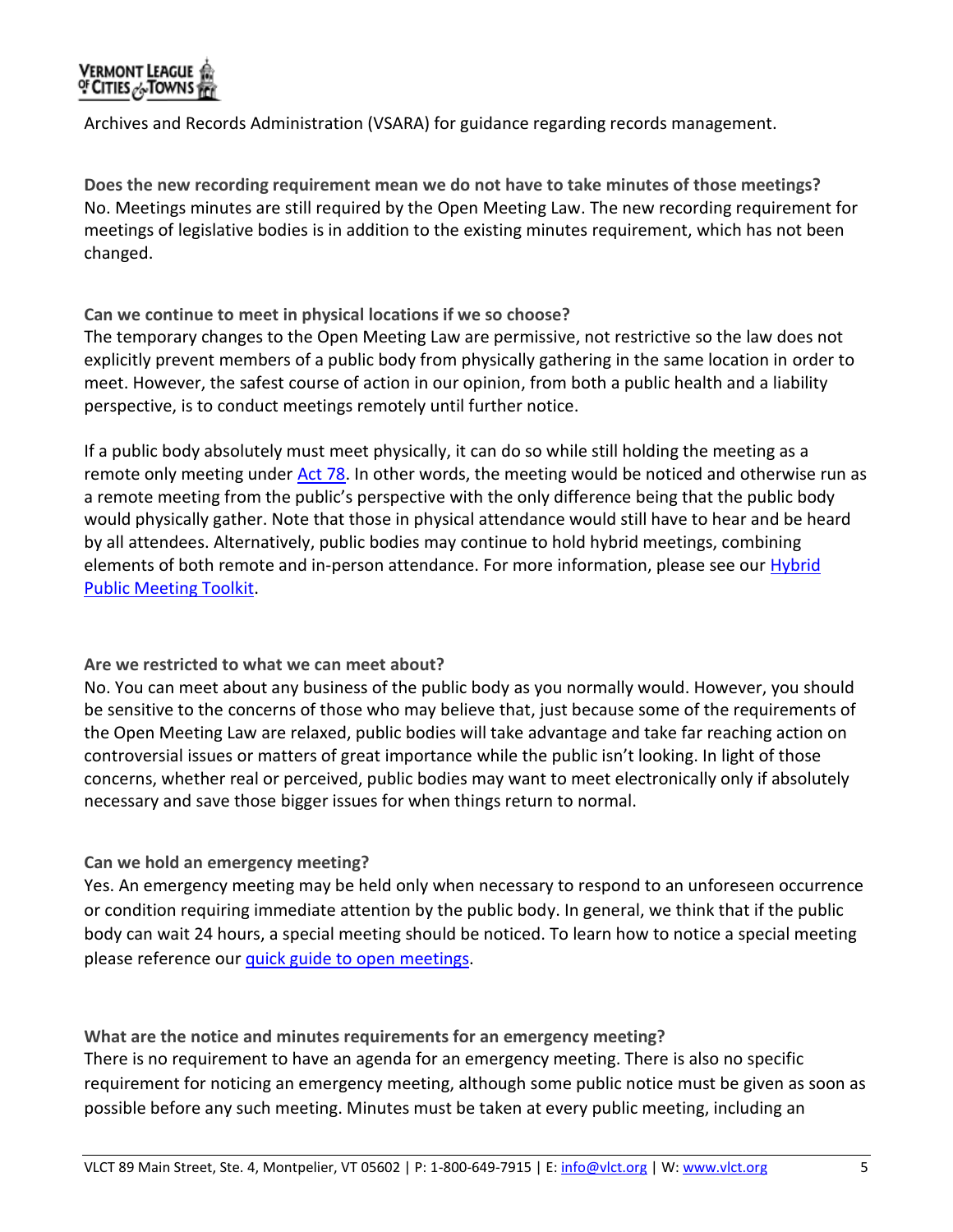# **VERMONT LEAGUE** OF CITIES ANTOWNS

emergency meeting. [Act 78](https://legislature.vermont.gov/Documents/2022/Docs/ACTS/ACT078/ACT078%20As%20Enacted.pdf) includes one minor extension to the deadline for posting minutes. If there are staffing shortages due to COVID-19, then, until January 15, 2023, public bodies may post minutes within 10 calendar days from the date of the meeting (versus the former 5 days). We encourage you to make the minutes available as soon as possible after a remote meeting, even if they are simply posted to the town's official website.

**If a member is unable to attend a remote meeting, can they vote by email or proxy?**  No. The law does not allow for voting by email or by proxy (i.e., having another person vote on behalf of the member).

**What are some methods or technology we can use for remote meetings?** The law does not specify methods for electronic participation of a remote meeting, except to say that it can be through electronic or other means, and that they must allow the public to access and participate in a meeting by telephone. Some electronic meeting software options include Zoom, GoToMeeting, RingCentral, UberConference, Skype, Google Hangouts, FreeConferenceCall.com, and Vast Conference. You should also contact your local telephone service provider to ask about standard conference call options that use just a telephone system.

We encourage public bodies to use various means concurrently, if possible, to ensure members of the public have options. Broadband is not always a reliable option for Vermonters so offering a menu of choices to enable participation in the same meeting, concurrently, is ideal. For instance, you can set up a Zoom or Skype video meeting but also have a speaker phone positioned near someone's computer to capture audio for a conference call option. Think creatively but be sure to provide clear instructions so everyone has notice of these options and understands how to participate.

**Can we cancel meetings/hearings of public bodies? How?**

Public bodies may cancel meetings/hearings at any time. There are no requirements in the Open Meeting Law for how to give public notice of a meeting/hearing cancellation, but we recommend giving notice via the same method for noticing a meeting/hearing.

**How does payroll and other municipal bills get processed if the legislative body is not meeting or is meeting electronically?**

Individual members may not merely show up at the municipal office and sign payment orders at their convenience. Doing so would be a violation of the Open Meeting Law, which requires that whenever a majority of the members take an action or make a decision (e.g., sign an order approving payment), they must do so within the context of a duly warned open meeting.

# **There are two exceptions to the above general rule.**